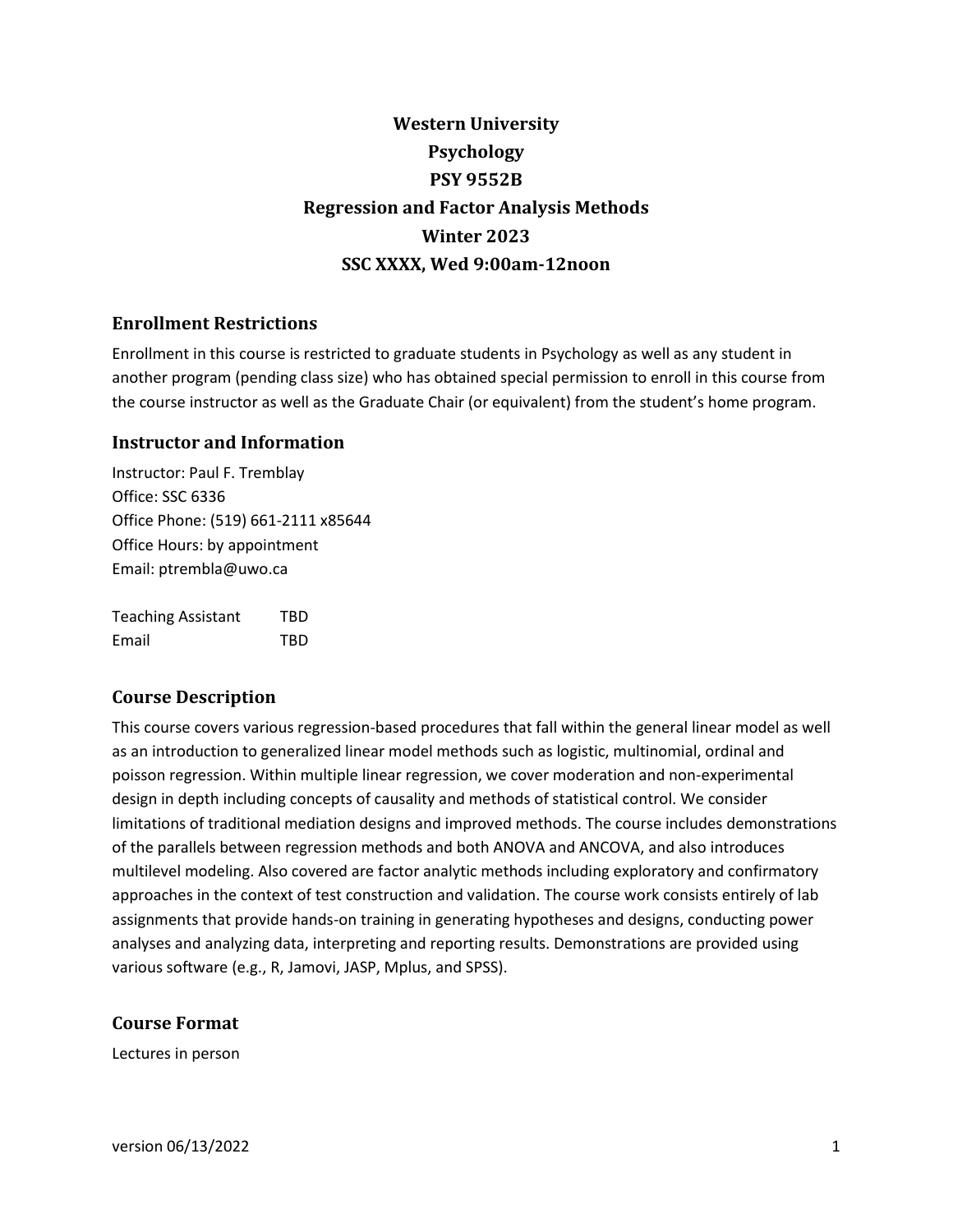# **Course Learning Outcomes/Objectives**

Upon completion of this course, students should be able to:

- 1. Design, conduct power analyses, analyze and report studies using regression approaches.
- 2. Test for moderation (i.e., interactions) and report using up-to-date methods.
- 3. Critically evaluate the limitations of traditional mediation methods and apply the new guidelines.
- 4. Design, analyze, and interpret the two basic designs in multilevel modeling (people within groups, and repeated observations within people).
- 5. Analyze, interpret, and report exploratory and confirmatory factor analyses.

# **Course Materials**

The following textbook is optional and can serve as a secondary resource. It will be available online through our Western library and can be accessed through the OWL course page. You will be able to download sections in pdf.

Hahs-Vaughn, D. L. & Lomax, R. G. (2020). *An introduction to statistical concepts. Fourth Edition*. Routledge. 978-1138650558

A list of supplementary articles and book chapters (available electronically through the library system or in the OWL course website) are listed below by lecture topics. These are additional resources that may serve you beyond this course in your own research. I will discuss most of these in my lecture material.

## **Methods of Evaluation**

The course work consists entirely of **6 equally weighted (~16.5% each)** lab assignments provided every two weeks starting Jan 18. You will have two weeks to complete each assignment. These assignments provide hands-on training by having you generate hypotheses, analyze data, interpret and report results, write mini research proposals, or evaluate published research. My lectures and demonstrations include presentations in R (and the related Jamovi software) and SPSS. Students are allowed to work in any software package or programming language of their choice including any not mentioned above (e.g., SAS, Stata, Python or MATLAB).

Assignment reports will typically consist of a two double-spaced page write-up including a short method section, results section including tables and/or figures, interpretation and discussion of results, answers to specific questions, and an appendix with analysis output.

Late assignments will receive a 5% deduction per 24 hours. Assignments that are more than one week late will not be accepted for partial marks unless you have contacted me to request an extension.

*Rules about working in groups*. I am supportive of students working in pairs or groups to conduct the analyses and discuss the assignments. However, you are required to write your own report with no duplication from your colleagues' work. The assignments will often require you to choose a subset of variables, to make decisions about plausible strategies, or to describe research ideas from your own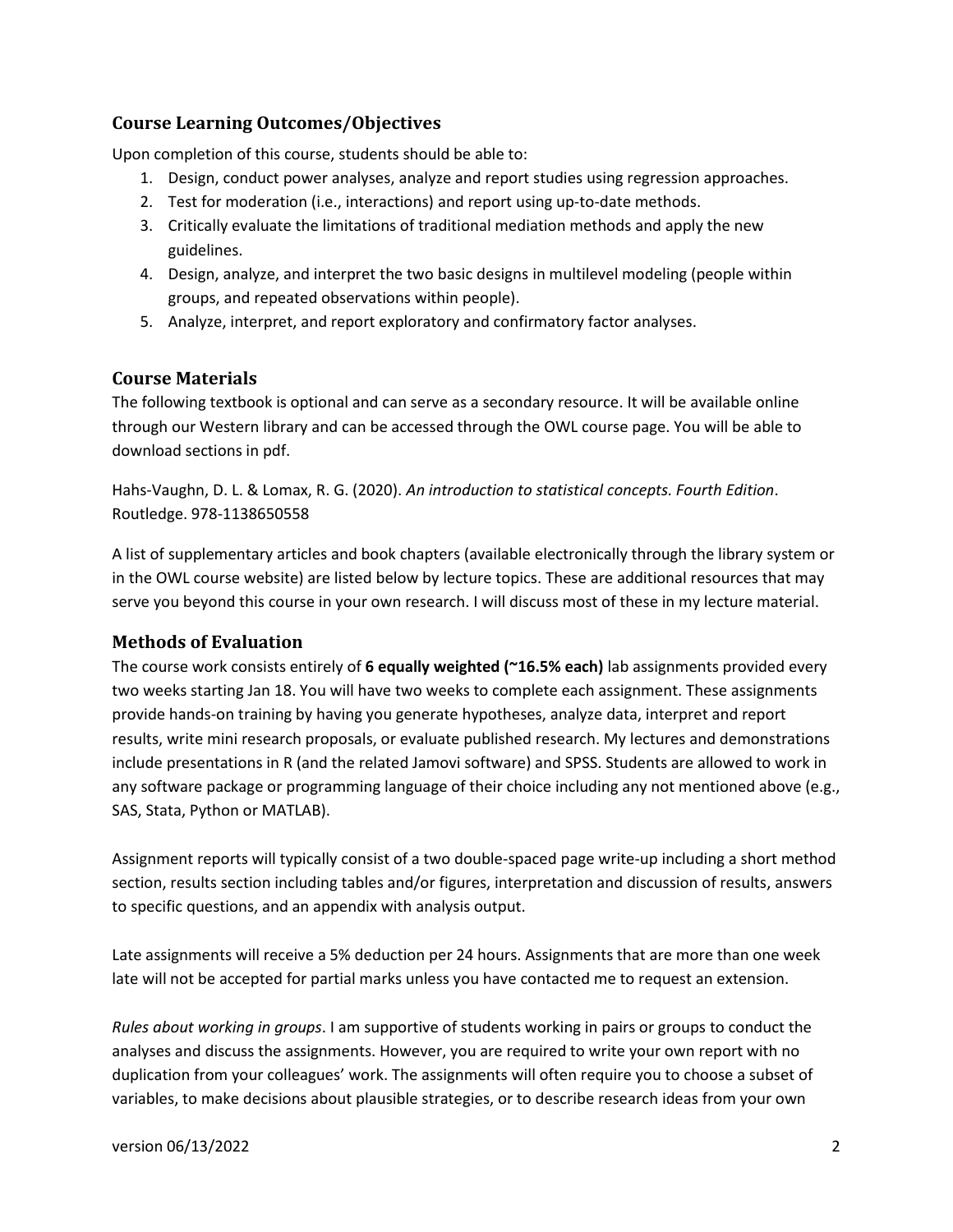area of interest. Also, some questions will ask you to design your own hypothetical research designs. As a result, it is unlikely that two students will work with the exact same material.

| <b>Assignment</b> | Due date | <b>Topic</b>                |
|-------------------|----------|-----------------------------|
| Lab1              | Feb 1    | <b>Bivariate regression</b> |
| Lab <sub>2</sub>  | Feb 15   | Multiple regression         |
| Lab <sub>3</sub>  | Mar 8    | Moderation                  |
| Lab4              | Mar 22   | Mediation                   |
| Lab <sub>5</sub>  | Apr 5    | Multilevel modeling         |
| Lab6              | Apr 17   | Factor analysis             |

Assignments are provided two weeks before the due date.

#### **Course Timeline**

| Week           | Date          |                                                          | <b>Suggested chapters</b><br>from Hahs-Vaughn<br>& Lomax (2020) |
|----------------|---------------|----------------------------------------------------------|-----------------------------------------------------------------|
| 1              | Jan 11        | Measures of Association and their Inferential Tests      | 8, 10                                                           |
| $\overline{2}$ | Jan 18        | <b>Bivariate Linear Regression</b>                       | 17                                                              |
| 3              | Jan 25        | Multiple Correlation - Statistical Control Methods       | 18                                                              |
| 4              | Feb 1         | Multiple Regression (MR)                                 | 18                                                              |
| 5              | Feb 8         | Categorical Predictors in MR, similarity to ANOVA        |                                                                 |
| 6              | Feb 15        | Moderation in MR                                         | 20                                                              |
| 7              | Spring R      |                                                          |                                                                 |
| 8              | Mar 1         | <b>Mediation in MR and Extensions</b>                    | 20                                                              |
| 9              | Mar 8         | Logistic Regression and Other Regression Models          | 19                                                              |
| 10             | <b>Mar 15</b> | Multilevel Modeling-I - Subjects Within Groups           |                                                                 |
| 11             | Mar 22        | Multilevel Modeling-II - Observations within Individuals |                                                                 |
| 12             | Mar 29        | <b>Factor Analysis</b>                                   |                                                                 |
| 13             | Apr 5         | <b>Confirmatory Factor Analysis</b>                      |                                                                 |

Additional resources for lecture topics (list may be slightly updated before start of course)

Jan 11.

- Bishara, A. J., & Hittner, J. B. (2012). Testing the significance of a correlation with nonnormal data: Comparison of Pearson, Spearman, transformation and resampling approaches. *Psychological Methods*, *17*, 399-417.
- de Winter, J. C. F., Gosling, S. D., & Potter, J. (2016). Comparing the Pearson and Spearman correlation coefficients across distributions and sample sizes: A tutorial using simulations and empirical data. *Psychological Methods*, *21*, 273-290. http://dx.doi.org/10.1037/met0000079
- Faul, F., Erdfelder, E., Buchner, A., & Lang, A.-G. (2009). Statistical power analyses using G\*Power 3.1: Tests for correlation and regression analyses. *Behavior Research Methods*, *41*, 1149-1160. doi:10.3758/BRM.41.4.1149
- McHugh, M. L. (2013). The chi-square test of independence. *Biochemica Medica*, *23*, 143-149. http://dx.doi.org/10.11613/BM.2013.018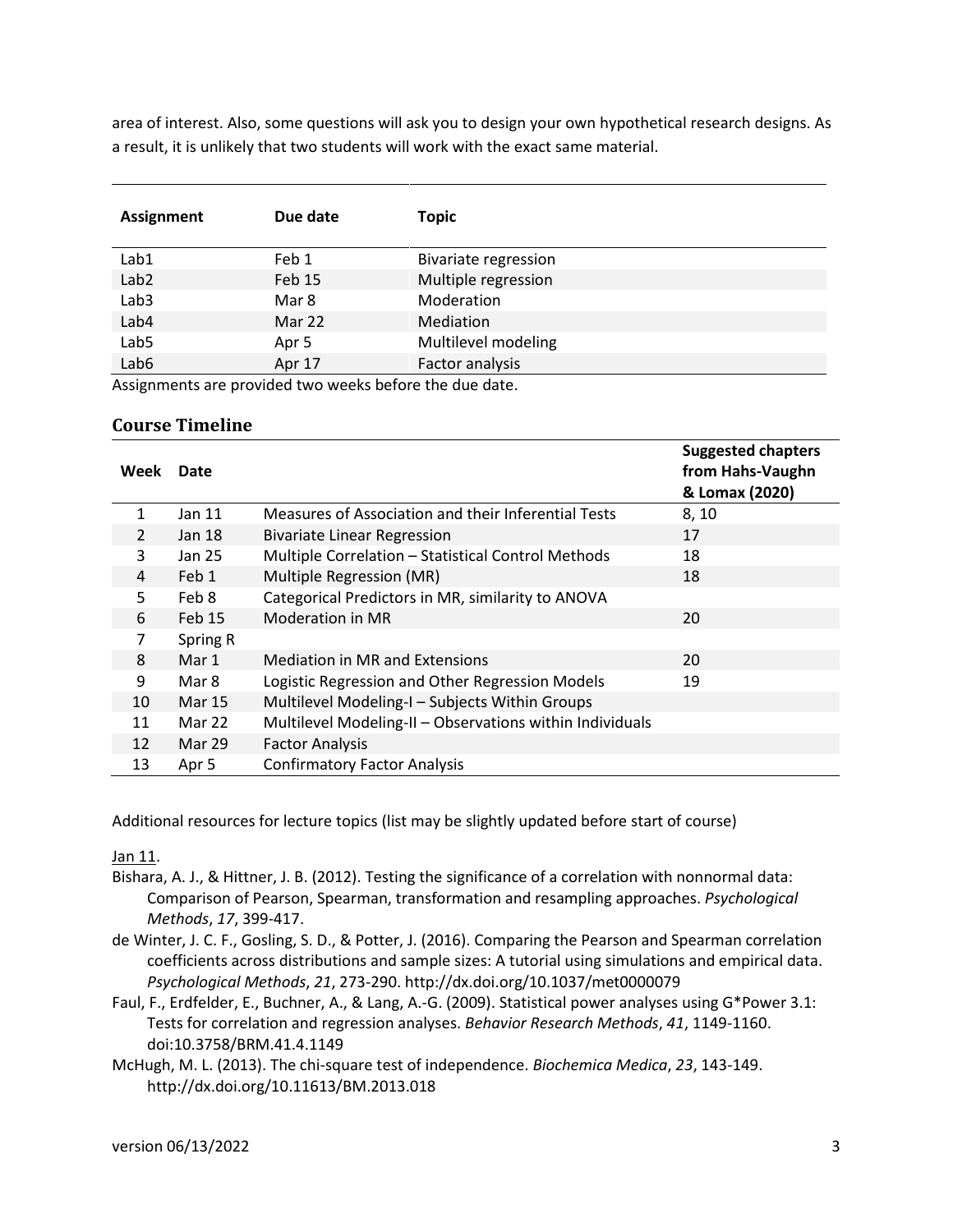#### Jan 18.

Ernst, A. F., & Albers, C. J. (2017), Regression assumptions in clinical psychology research practice—a systematic review of common misconceptions. *PeerJ*, 5:e3323. DOI 10.7717/peerj.3323

#### Jan 25.

- Becker, T. E. (2005). Potential problems in the statistical control of variables in organizational research: A qualitative analysis with recommendations. *Organizational Research Methods*, *8*, 274-289. doi: 10.1177/1094428105278021
- Rohrer, J. M. (2018). Thinking clearly about correlations and causation: Graphical causal models for observational research. *Advances in Methods and Practices in Psychological Science, 1*, 27-42. DOI: 10.1177/2515245917745629

#### Feb 1.

- Hoyt, W. T., Leierer, S., & Millington, M. J. (2006). Analysis and interpretation of findings using multiple regression techniques. *Rehabilitation Counseling Bulletin*, *49*, 223-233.
- Hoyt, W. T., Imel, Z. E., & Chan, F. (2008). Multiple regression and correlation techniques: Recent controversies and best practices. *Rehabilitation Psychology*, *53*, 321-339. doi: 10.1037/a0013021
- Williams, M. N., Gomez Grajales, C. A., & Kurkiewicz, D. (2013). Assumptions of multiple regression. Correcting two misconceptions. *Practical Assessment, Research & Evaluation*, *18(11)*. Available online: [https://pareonline.net/getvn.asp?v=18&n=11.](https://pareonline.net/getvn.asp?v=18&n=11)

#### Feb 8.

Ch 9, 10 in Darlington, R. B., & Hayes, A. F. (2016). *Regression Analysis and Linear Models: Concepts, Applications, and Implementation*. Guilford Publications.

#### Feb 15.

- Hayes, A. F., & Rockwood, N. J., (2016). Regression based statistical mediation and moderation analysis in clinical research: Observations, recommendations and implementation. *Behaviour Research and Therapy*, 1-19[. http://dx.doi.org/10.1016/j.brat.2016.11.001](http://dx.doi.org/10.1016/j.brat.2016.11.001)
- Murphy, K. R., & Russell, C. J. (2017). Mend it or end it: Redirecting the search for interactions in the organizational sciences. *Organizational Research Methods*, *20*, 549-573. doi: 10.1177/1094428115625322

#### Mar 1.

- Hayes, A. F., & Rockwood, N. J., (2016). Regression based statistical mediation and moderation analysis in clinical research: Observations, recommendations and implementation. *Behaviour Research and Therapy*, 1-19[. http://dx.doi.org/10.1016/j.brat.2016.11.001](http://dx.doi.org/10.1016/j.brat.2016.11.001)
- Hayes, A. F., & Rockwood, N. J. (2020). Conditional process analysis: concepts, computation, and advances in the modeling of the contingencies of mechanisms. *American Behaviorist Scientist*, 64(1), 19-54. DOI: 10.1177/0002764219859633
- Kline, R. B. (2015) The Mediation myth. *Basic and Applied Social Psychology*, *37*, 202-213. doi: 10.1080/01973533.2015.1049349
- Schoemann, A. M., Boulton, A. J., & Short, S. D. (2017). Determining power and sample size for simple and complex mediation models. *Social Psychological and Personality Science*, *8*, 379-386. DOI: 10.1177/1948550617715068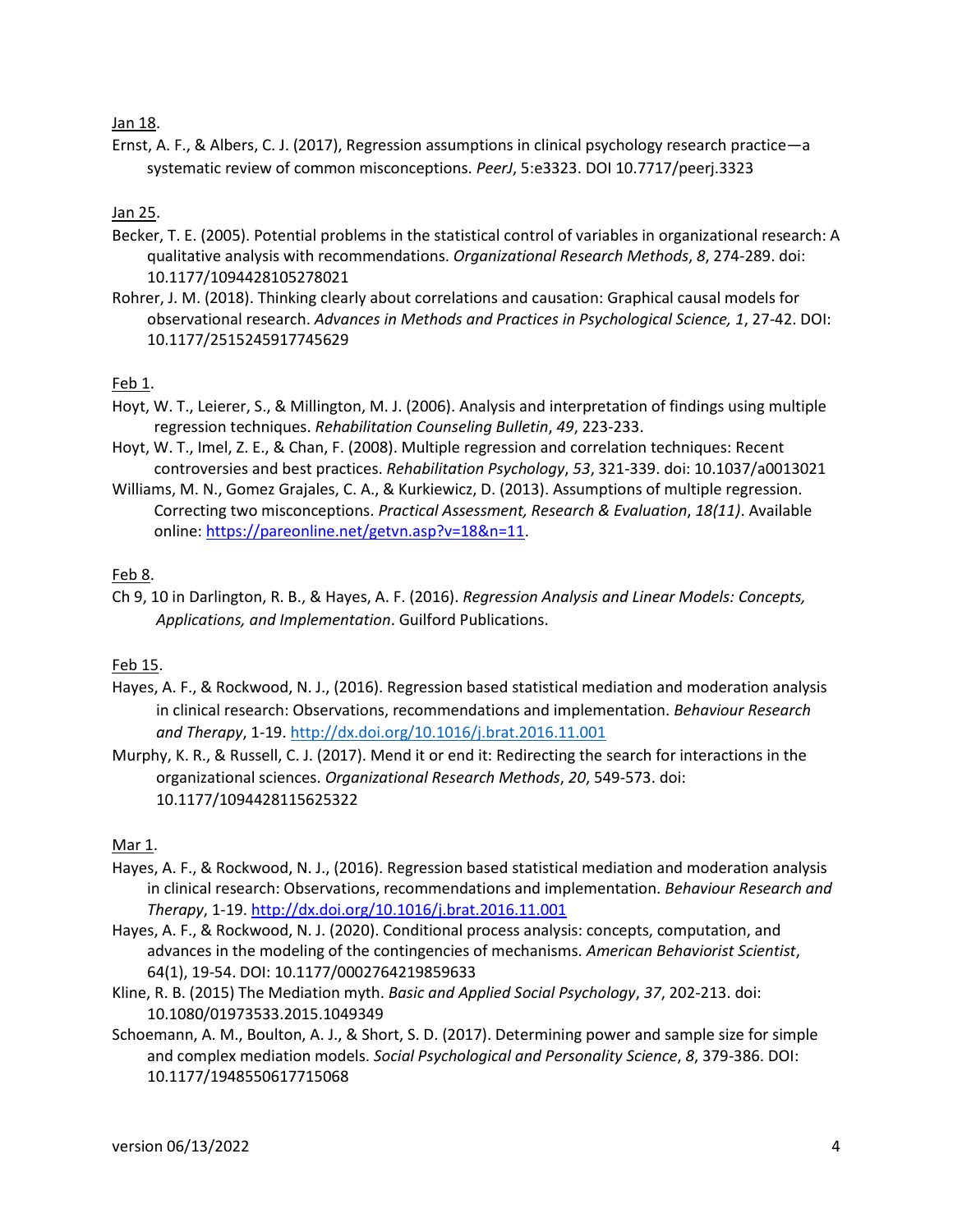Mar 8.

- Coxe, S., West, S. G., Aiken L. S. (2009). The analysis of count data: A gentle introduction to poisson regression and its alternatives. *Journal of Personality Assessment*, *91*, 121-136. doi: 10.1080/00223890802634175
- Huang, F. L., & Moon, T. R. (2013). What are the odds of that? A primer on understanding logistic regression. *Gifted Child Quarterly*, *57*, 197-204. doi: 10.1177/0016986213490022

## Mar 15.

- Kahn, J. H. (2011). Multilevel modeling: Overview and applications to research in counseling psychology. *Journal of Counseling Psychology*, *58*, 257-271.
- Nezlek, J. B. (2008). An introduction to multilevel modeling for social and personality psychology. *Social and Personality Psychology Compass*, 2(2), 842-860.
- Peugh, J. L. (2010). A practical guide to multilevel modeling. *Journal of School Psychology*, *48*, 85-112. doi:10.1016/j.jsp.2009.09.002
- Plouffe, R. A., & Tremblay, P. F. (2017). The relationship between income and life satisfaction: Does religiosity play a role? *Personality and Individual Differences*, *109*, 67-71.

#### Mar 22.

- Kahn, J. H. (2011). Multilevel modeling: Overview and applications to research in counseling psychology. *Journal of Counseling Psychology*, *58*, 257-271.
- Peugh, J. L. (2010). A practical guide to multilevel modeling. *Journal of School Psychology*, *48*, 85-112. doi:10.1016/j.jsp.2009.09.002
- Pila, E., Gilchrist, J. D., Kowalski, K. C., & Sabiston, C. M. (2022). Self-compassion and body-related selfconscious emotions: Examining within- and between-person variation among adolescent girls in sport. *Psychology of Sport & Exercise*, *58*, 102083.

## Mar 29.

- Fabrigar, L. R., Wegener, D. T., MacCallum, R. C., & Strahan, E. J. (1999). Evaluating the use of exploratory factor analysis in psychological research. *Psychological Methods*, *4*, 272-299. doi: 10.1037//1082-989X.4.3.272
- Watkins, M. W. (2018). Exploratory factor analysis: A guide to best practice. *Journal of Black Psychology*, *44*, 219-246. doi: 10.1177/0095798418771807

## Apr 5.

- Kline, R. B. (2013). Exploratory and confirmatory factor analysis. In Y. Petscher, C. Schatsschneider, & D. L. Compton (Eds.), *Applied quantitative analysis in the social sciences* (pp. 171–207). Routledge.
- Weston, R. & Gore Jr, P. A. (2006). A brief guide to structural equation modeling. *The Counseling Psychologist*, *34*, 719-751. doi: 10.1177/0011000006286345
- Whitley, B. E., & Kite, M. E. (2018). *Principles of Research in Behavioral Science*. Fourth Edition. NY: Routledge. See chapter 12: Factor analysis, path analysis, and structural equation modeling.

## **Statement on Academic Offences**

Scholastic offences are taken seriously and students are directed to read the appropriate policy, specifically, the definition of what constitutes a Scholastic Offence, at the following Web site: [http://www.uwo.ca/univsec/pdf/academic\\_policies/appeals/scholastic\\_discipline\\_grad.pdf](http://www.uwo.ca/univsec/pdf/academic_policies/appeals/scholastic_discipline_grad.pdf)